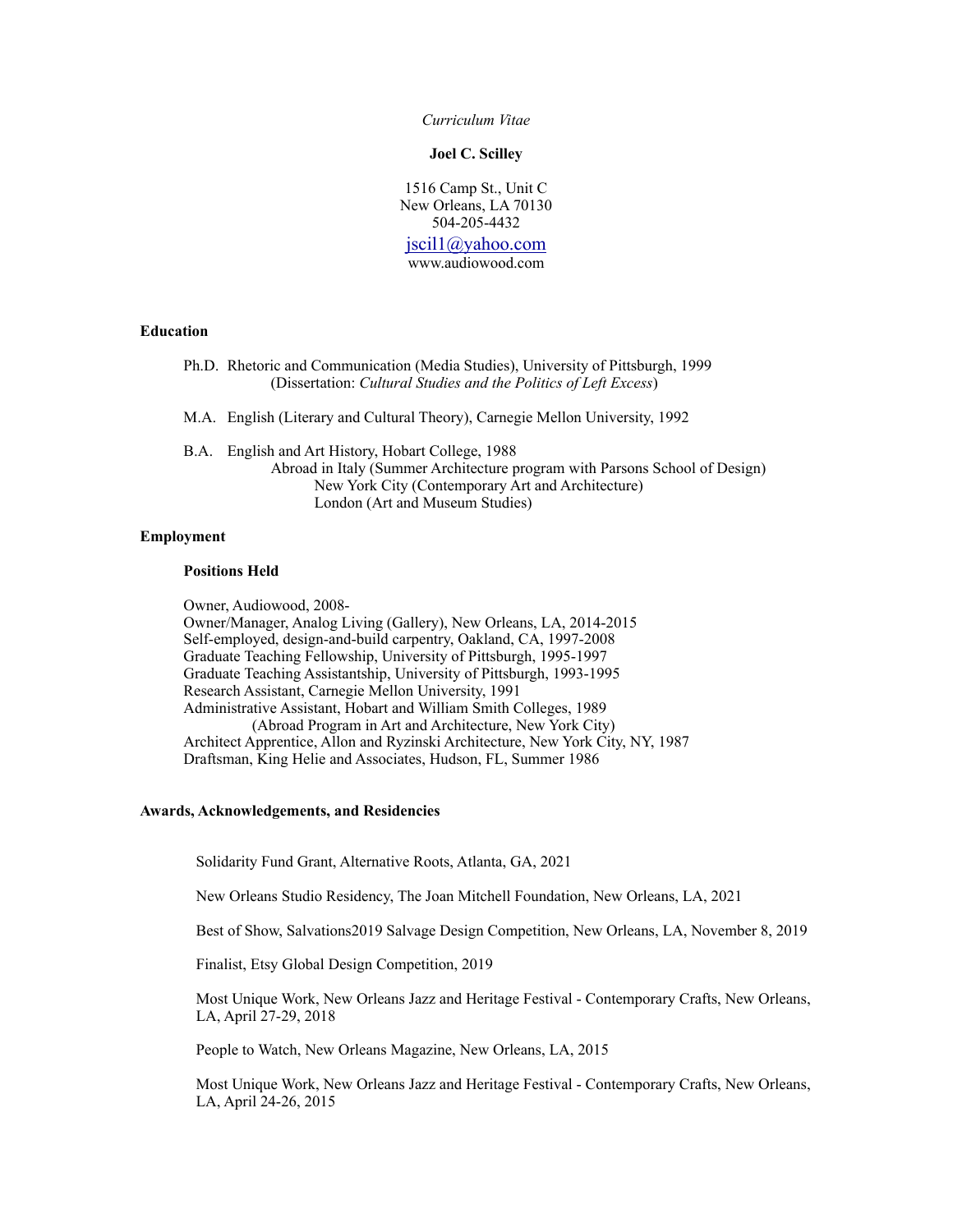First Prize, "Art in Gadsden", Gadsden Arts Center, Quincy, FL, November 11-January 28, 2011

Dandi Award for Entrepreneurship, Tallahassee, FL, 2011

Named one of "8 Tech Designers to Watch", Apartment Therapy, 2008

# **Art and Design Exhibitions**

### **Solo**

"Pop Up Show", Barrister's Gallery, New Orleans, LA, April 9-May 7, 2016

"Play", Florida Craftsmen Gallery, St. Petersburg, FL, July 13, 2013

"Audiowood: New Sculpture by Joel Scilley", Gadsden Arts Center, Quincy, FL, May 11- July 28, 2012

"Joel Scilley", FiveTen Studio, Oakland, CA, March, 2009

"Plant Life Under Cuban Socialism", Build Gallery, San Franciso, CA, October 5, 2002

11:11, San Francisco, CA, July 1-August 1, 1999

# **Curated and Juried Group**

"Contemporary Crafts", New Orleans Jazz and Heritage Festival, New Orleans, LA, May 2022 (upcoming)

"A Design Story", Nomita Joshi Interior Design, New Orleans, LA, March, 2020

"Salvations2019", The Green Project (Marigny Opera House), New Orleans, LA, November 8, 2019

"Building Blocks", Where Y'Art Gallery, New Orleans, LA, August, 2019

"Contemporary Crafts", New Orleans Jazz and Heritage Festival, New Orleans, LA, May 2-5, 2019

"Outside the Tent", New Orleans Jazz and Heritage Foundation Gallery, New Orleans, LA, April 11-May 3, 2019

"Contemporary Crafts", New Orleans Jazz and Heritage Festival, New Orleans, LA, April 26-29, 2018

"Art of Flavor", Where Y'Art Gallery, New Orleans, LA, April, 2018

"Art Crush", Where Y'Art Gallery, New Orleans, LA, August, 2017

"Somebody Got Soul", Where Y'Art Gallery, New Orleans, LA, April, 2017

"1900 Block", Where Y'Art Gallery, New Orleans, LA, October, 2016

"Contemporary Crafts", New Orleans Jazz and Heritage Festival, New Orleans, LA, April 24-26, 2015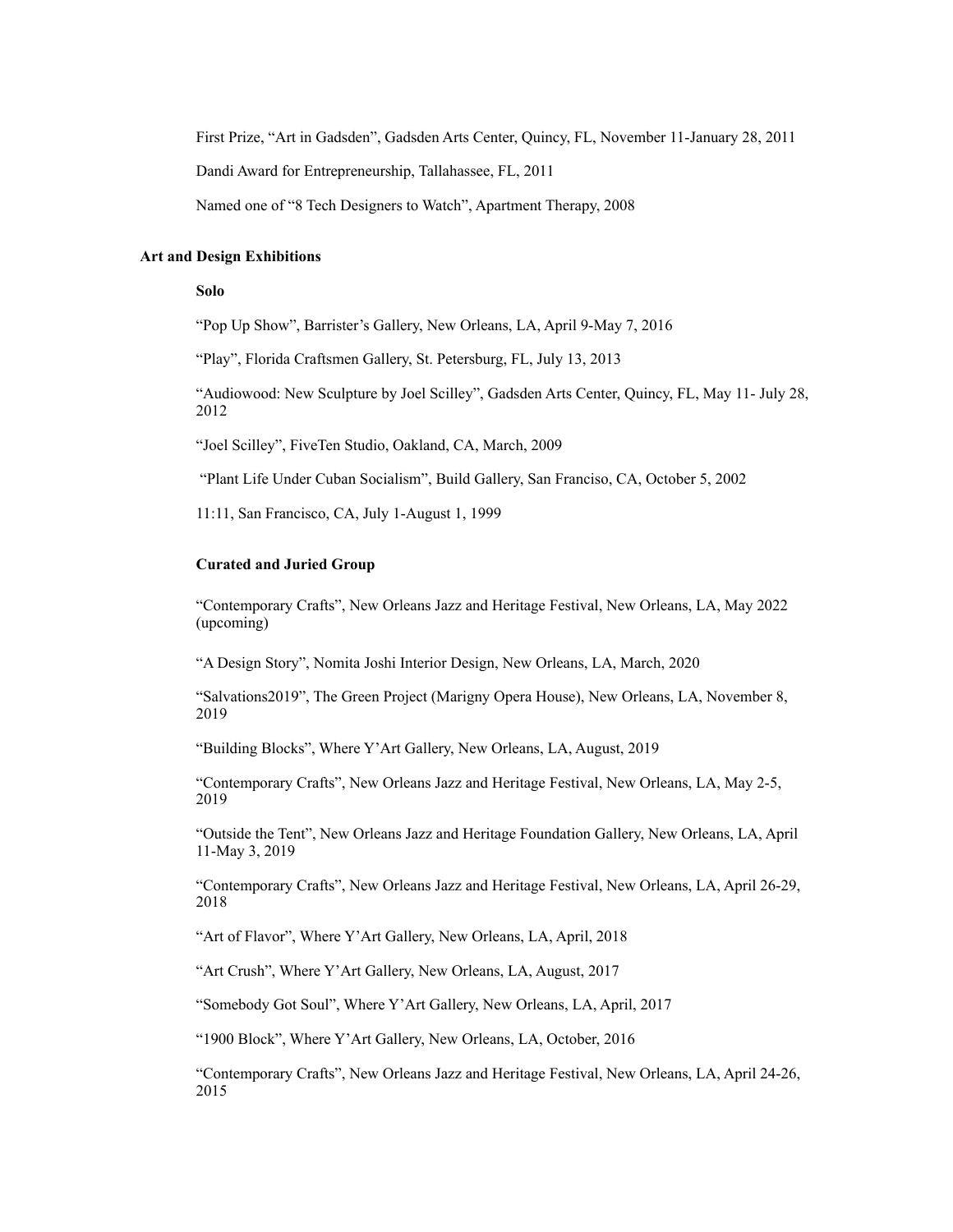"Salvations", The Green Project, New Orleans, LA, September 20, 2014

SHFT.com "Lounge", W Hotel, Park City, UT, January 24-27, 2012

"Art in Gadsden", Gadsden Arts Center, Quincy, FL, November 11-January 28, 2011

SHFT.com Pop-UP Exhibition, Los Angeles, CA, October 20-27, 2011

"Re:Design, Marcos LaFarga and Joel Scilley", Oakbook Gallery, Oakland, CA, November 7-December 7, 2009

"Austin Art 'n' Music Exposition", Aviary Home Décor, Austin, TX, October 22, 2009

### **Group**

"Art Auction 2018", Montgomery Museum of Fine Art, Montgomery, AL, Upcoming

The Center for Southern Craft and Design, Ogden Museum of Art, New Orleans, LA, 2018

Ariodante Gallery, New Orleans, LA, 2018-2019

"Sunday Afternoon with the Arts", The Artists Guild of Northwest Florida, Chipola College, Marianna, FL, November, 2011

 "Sunday Afternoon with the Arts", The Artists Guild of Northwest Florida, Chipola College, Marianna, FL, November, 2010

"Ladder", Ground Zero Gallery, San Francisco, CA, October 9-10, 1999

"Habitat", Adobe Books, San Francisco, CA, July 16-September 1, 1999

City Art Gallery, San Francisco, CA, April 1 –May 28, 1999

## **Publications**

# **Select Hardcopy Features**

Caspers, Markus. Vinyl World. Augsburg, Germany: teNeues, 2021 Uncrate 03, Spring, 2018 "Geschenke-Finder" Sportseife (Germany), Dec/Jan, 2016/17 "Living" FreeMen's World (Germany), Sept/Oct/Nov, 2016 "Play it Again" Visi (S. Africa), Autumn, 2013 "Knock on Wood" Musik Express (Germany), Sept 2013 "Spend" Inked, June-July, 2013 "Die Neue Holtzklasse" Wired (Germany), Issue 1, 2012 "Wood Global" Wood Planet (Korea), Mar 3, 2012 "Trend" California Home and Design, Jan/Feb 2011 "Ignition: What's Hot Right Now" Zink, Feb 2010 "Holiday Gift Guide" New York Times, Nov 26, 2009 "Trend Watch" Metropolitan Home, Oct 2009 "Best of the East Bay" East Bay Express, July 2009 "Curiosita" Velvet (Italy), June 2009 "Hi End Trend" Gold Magazine (Vietnam), June 2008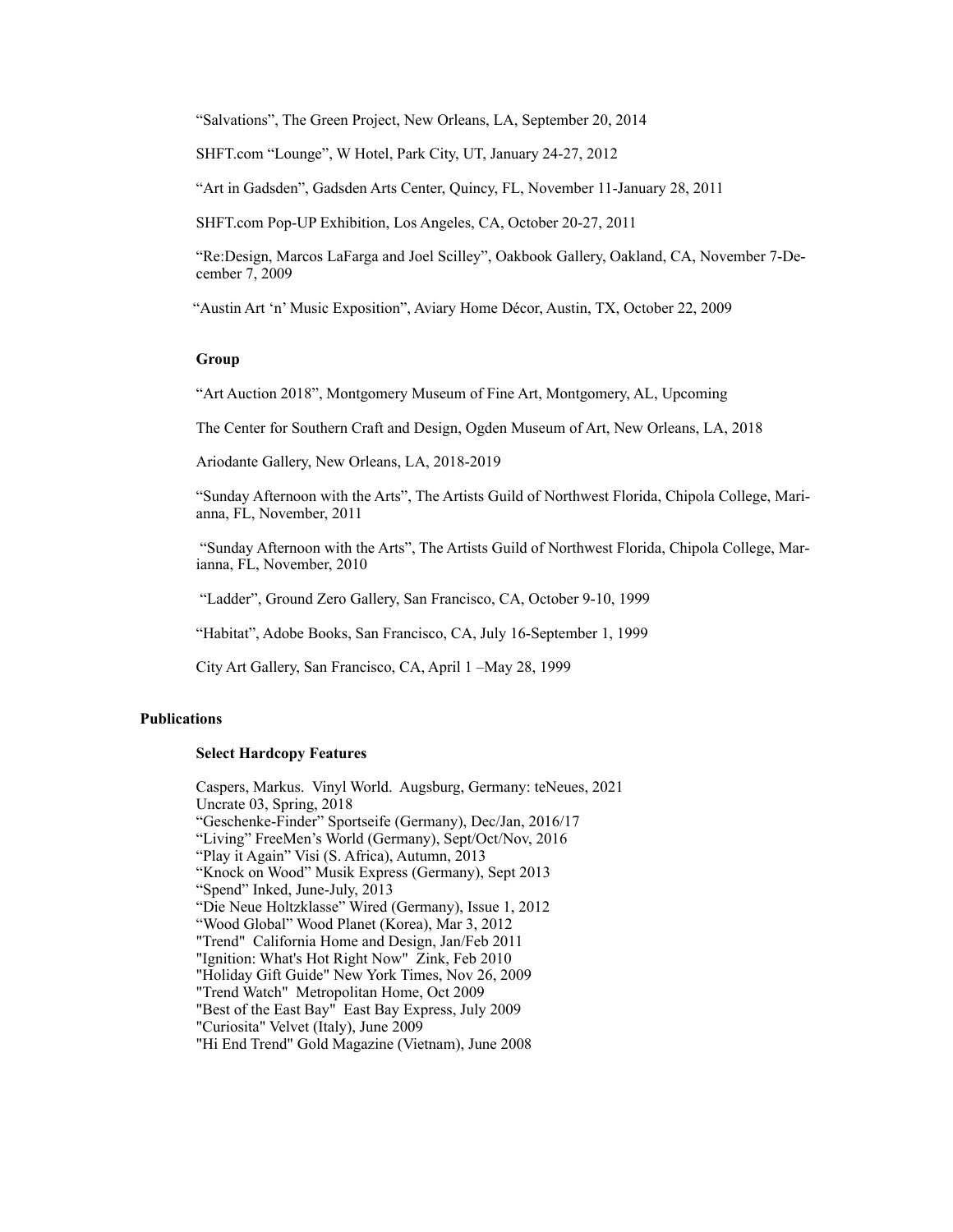### **Select Online Product Features**

Thrillist Uncrate Gizmodo Coolhunting NotCot BoingBoing Daily Candy Daily News (UK) SHFT.com Huffington Post etc.

## **Film and Advertising Product Placement and Development**

"Star Trek Into Darkness", Paramount Pictures, May, 2013

Bushmills "Since Way Back" campaign, Cornerstone, 2012

## **Community Service and Professional Memberships**

Member, The Furniture Society, USA, 2020-

Member, Where Y'art artist collective, New Orleans, LA, 2013-

Member, Florida Craftsmen Gallery, St. Petersburg, FL, 2012-16

Trustee, The Artist Guild of Northwest Florida. 2011-13

Organizer, Critical Resistance: Beyond the Prison Industrial Complex (conference), Berkeley, CA, September 25-27. 1998

Steering Committee Member, Campus Coalition for Peace and Justice (police practices reform advocacy group), Pittsburgh, PA. 1996-1998

Founding Member, Metro Pittsburgh Labor Party Chapter. 1997-1998

Organizer and Facilitator, Community Conference on Police Activity, Carnegie Mellon University. February 10, 1996

Rhetoric Society of America. 1994-1997

Speech Communication Association. 1993-1997

Volunteer, Habitat for Humanity, Pittsburgh. 1992

## **University Service**

Member, Budget and Planning Committee, Department of Communications, University of Pittsburgh. 1997

Founder and Participant, Graduate Communication Colloquia Series, Department of Communica-